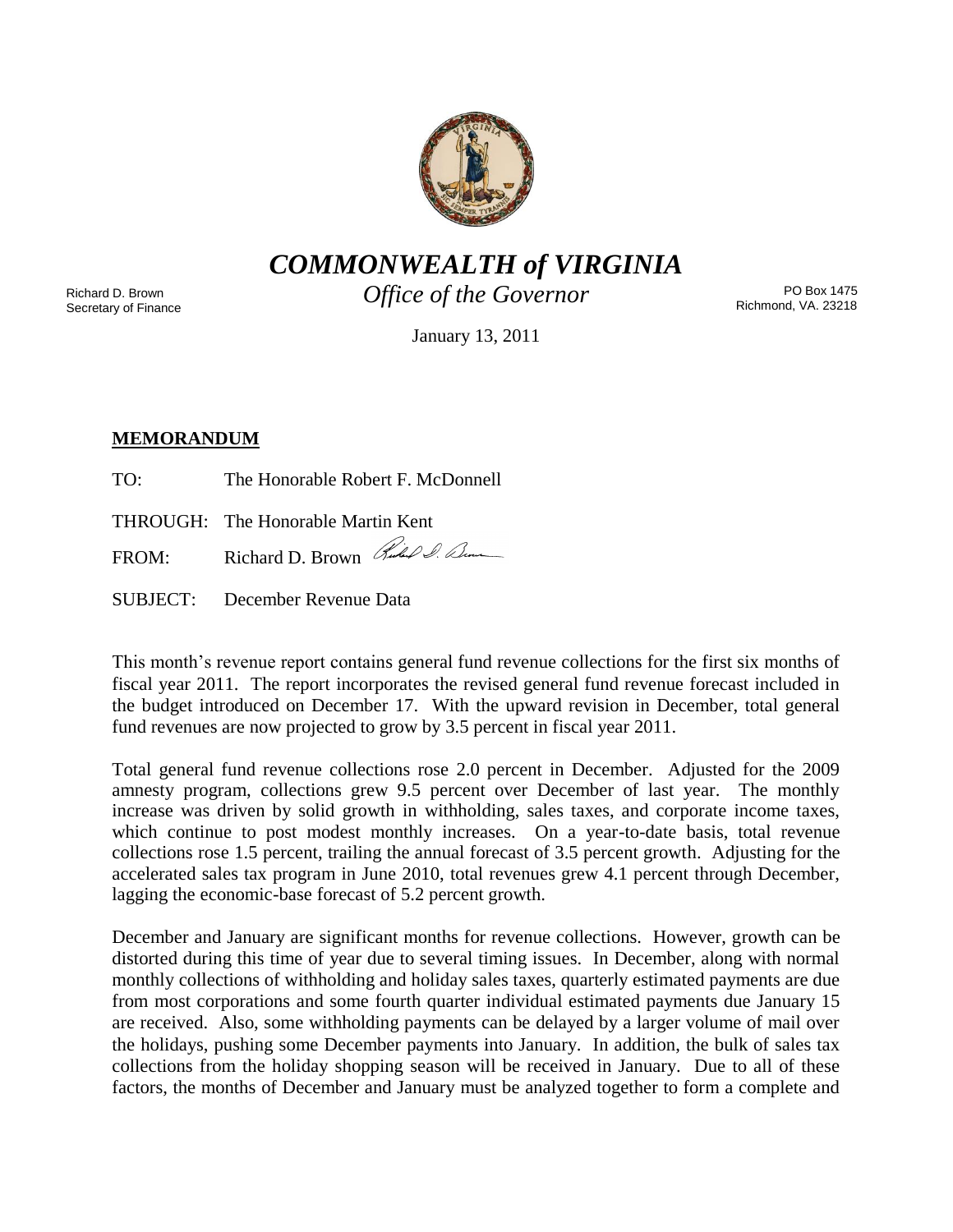accurate assessment of revenue growth. Finally, the tax amnesty program, which ended in December 2009, makes year-over-year comparisons difficult in some major sources.

# **National Economic Indicators**

Most national indicators suggest the economy is poised for faster growth in 2011.

- According to the final estimate, real GDP in the third quarter of 2010 grew 2.6 percent at an annualized rate, substantially stronger than the initial estimate of 2.0 percent. This marked the fifth consecutive quarter of growth since the recession officially ended in June 2009.
- Although the labor market remains weak, modest gains have been reported in recent months. Payroll employment rose by 103,000 jobs in December, the third consecutive monthly increase. In a separate report, the unemployment rate fell to 9.4 percent in December, largely due to a reduced labor force.
- Initial claims for unemployment increased by 18,000 to 409,000 during the week ending January 1, while the four-week moving average fell from 414,000 to 411,000. The initial claims data are consistent with a stagnant job market.
- The Conference Board's index of leading indicators rose 1.1 percent in November, its fifth consecutive monthly increase. Nine of the index's 10 components increased in November, while building permits were a drag on growth. The small gain in the index suggests the pace of the recovery will pick up in coming months.
- The Conference Board's index of consumer confidence unexpectedly dropped 1.8 points in December to 52.5. Both the expectations and current conditions components declined. Although the index remains at a very low level, it remains above its September 2010 low.
- The expansion in the manufacturing sector picked up in December. The Institute of Supply Management index rose from 56.6 to 57.0 in December. This is the second increase in the past three months and marks the highest level since May. This month's report suggests solid growth continues in the manufacturing industry and that economic growth accelerated in the fourth quarter.
- Inflation remains low the CPI increased 0.1 percent in November from the previous month. Core inflation (excluding food and energy prices) rose 0.1 percent in November after three consecutive months of zero inflation. The index stands 1.1 percent above November of last year.
- The Federal Reserve announced at its November meeting that it will keep the federal funds rate target unchanged at 0.0 to 0.25 percent. In addition, quantitative easing will be expanded by purchasing long-term treasury securities.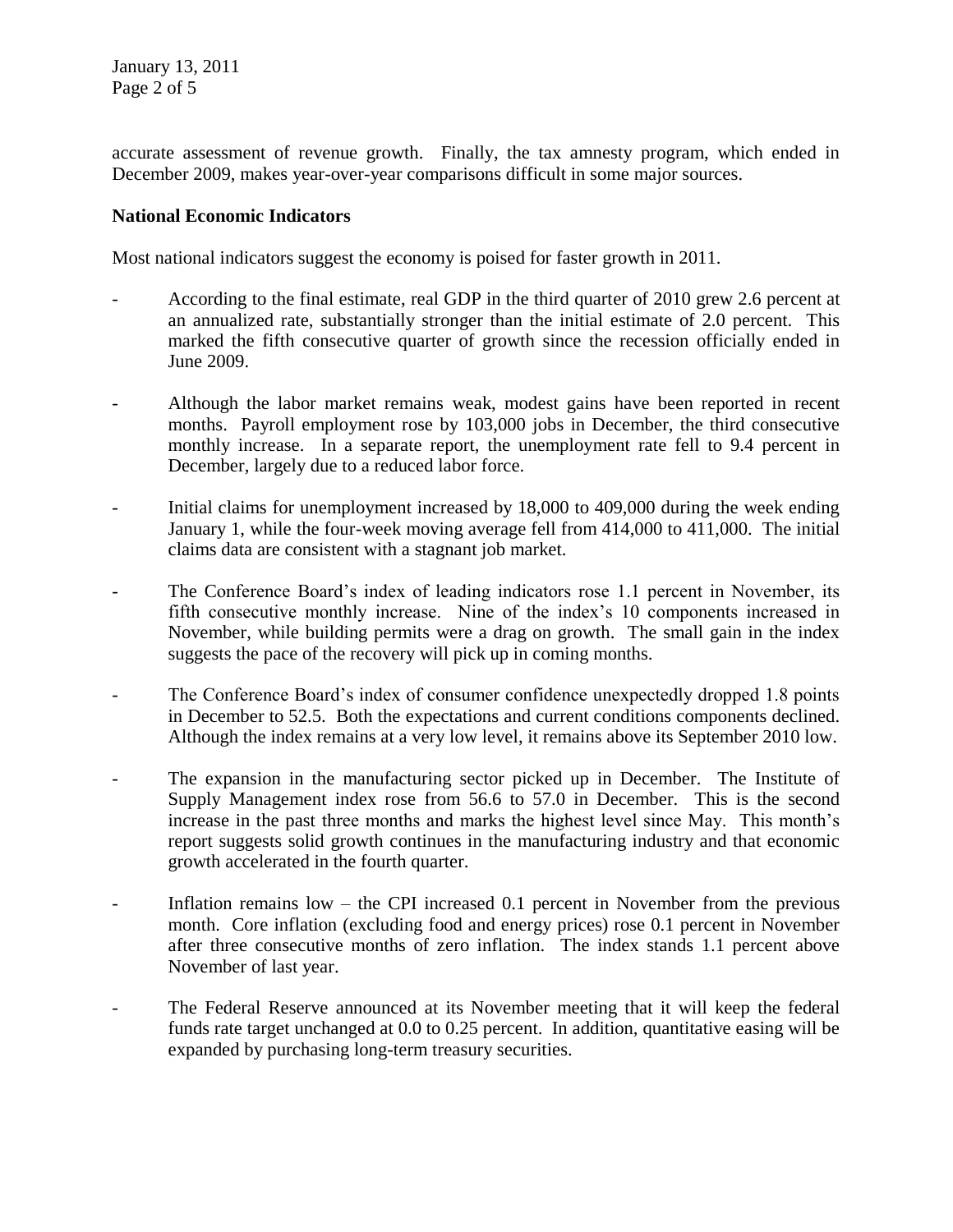# **Virginia Economy**

In Virginia, employers added jobs for the fifth consecutive month in November. Payroll employment in the Commonwealth grew 1.4 percent in November from November of last year. The pace of growth was modest in Northern Virginia and Hampton Roads, while job losses are slowing in Richmond-Petersburg. Compared with November of last year, Northern Virginia posted a gain of 0.4 percent, Hampton Roads grew 1.1 percent, and Richmond-Petersburg fell 0.1 percent. The unemployment rate rose from 6.5 percent to 6.6 percent in November, but remains well below the peak of 7.8 percent in February.

The Virginia Leading Index rose 0.6 percent in November, and has increased in eight of the last twelve months. As with the U.S. leading index, all of the components improved in November except for building permits. The Leading Index rose in all eleven Virginia metro areas in November.

### **December Revenue Collections**

December and January are significant months for revenue collections and seasonal factors often distort growth. In addition, the tax amnesty program in December of last year is affecting growth in some major sources.

Total general fund revenue collections rose 2.0 percent in December. Adjusted for the amnesty program, December growth was 9.5 percent. On a year-to-date basis, total revenue collections rose 1.5 percent, behind the annual forecast of 3.5 percent growth. Adjusting for the accelerated sales tax program in June 2010, total revenues grew 4.1 percent through December, lagging the economic-base forecast of 5.2 percent growth.

*Net Individual Income Tax (66% of general fund revenues)*: Through the first six months of the fiscal year, collections of net individual income tax rose 5.2 percent from the same period last year, trailing the annual estimate of 6.5 percent growth. Performance in each component of individual income tax is as follows:

*Individual Income Tax Withholding (64% of general fund revenues)*: Collections of payroll withholding taxes grew 3.9 percent in December. This marked the eighth consecutive month of growth in this source. Year-to-date withholding collections grew 5.1 percent compared with the same period last year, ahead of the projected annual growth rate of 3.4 percent.

*Individual Income Tax Nonwithholding (14% of general fund revenues)*: Collections in this source fell 10.5 percent in December. Adjusted for amnesty, nonwithholding receipts grew 7.0 percent for the month. Year-to-date, collections through the first half of the fiscal year declined 6.0 percent from the same period last year, compared with the revised annual estimate of 10.9 percent growth.

December and January are significant months for collections in this source, and results can be distorted by the timing of payments. Taxpayers have until January 15 to submit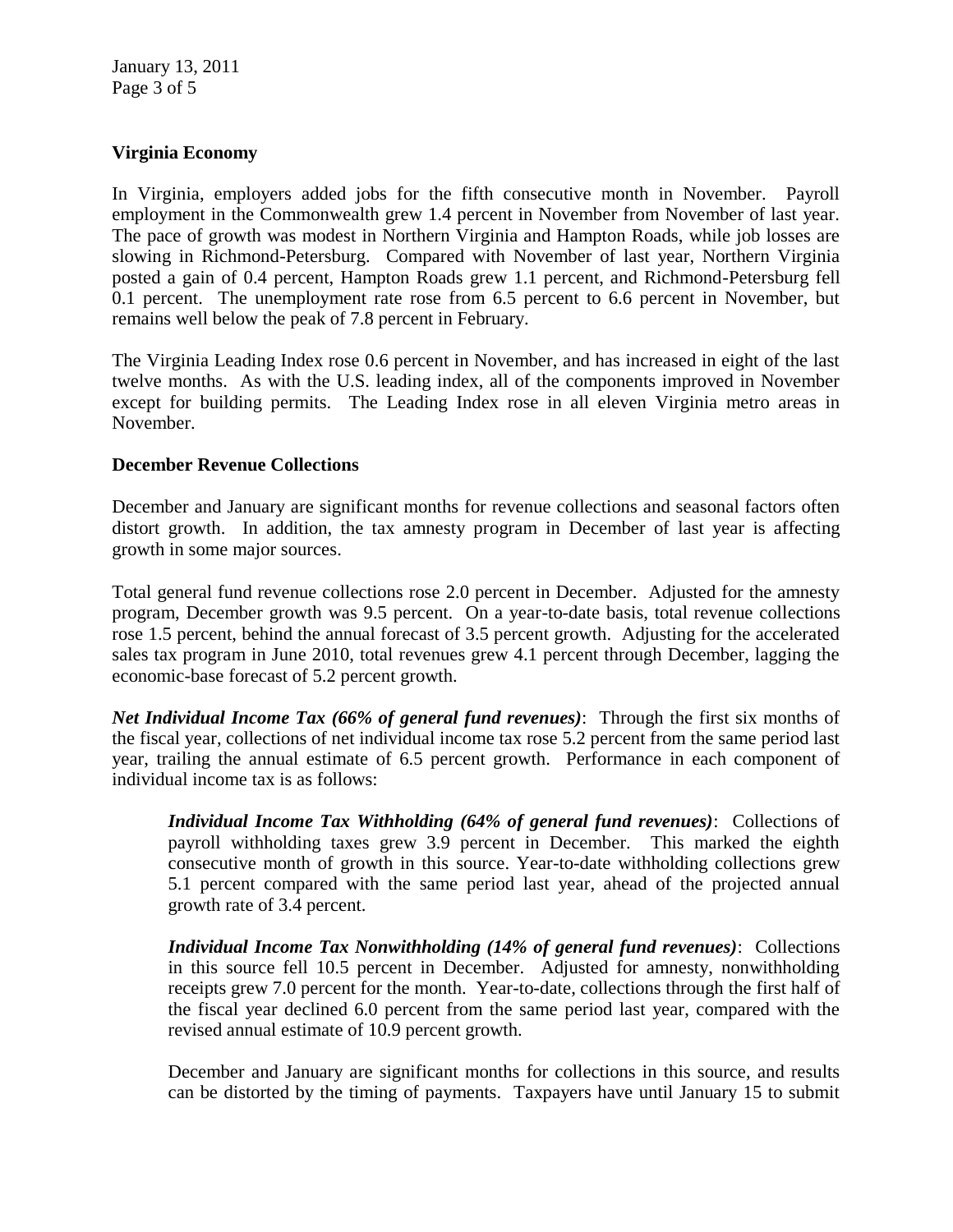their fourth estimated payment for tax year 2010. A clearer assessment of growth in this source will occur at the end of January, when all quarterly payments have been received.

*Individual Income Tax Refunds*: TAX issued \$47.1 million in refunds in December compared with \$58.4 million last December. Over the first six months of the fiscal year, refunds have fallen 14.8 percent from the same period last year, compared with the annual estimate of a 3.6 percent decline.

*Sales Tax (20% of general fund revenues)*: Collections of sales and use taxes, reflecting November sales, fell 3.3 percent in December. Adjusted for amnesty, receipts increased 8.6 percent for the month. On a year-to-date basis, collections have fallen 8.6 percent. The large year-to-date decline is due to the accelerated sales tax program in fiscal year 2010, which required dealers to remit July payments in June. Adjusting for this policy initiative, sales tax collections have grown by 4.0 percent year-to-date, lagging the economic-base forecast of a 5.5 percent increase.

*Corporate Income Tax (5% of general fund revenues)*: December is a significant month for collections in this source as quarterly estimated payments are due from most corporations. Collections of corporate income tax were \$142.8 million in December, compared with \$138.1 million last December, a 3.4 percent increase. Adjusted for amnesty, corporate collections grew 41.2 percent from December 2009. On a year-to-date basis, collections in this source have fallen 3.9 percent, behind the estimate of a 3.1 percent decline.

*Wills, Suits, Deeds, Contracts (2% of general fund revenues)*: Collections of wills, suits, deeds, and contracts – mainly recordation tax collections – rose 8.2 percent in December, the fifth consecutive month of growth in this source. On a year-to-date basis, collections are down 1.1 percent, ahead of the forecast of a 5.6 percent decline.

*Insurance Premiums (2% of general fund revenues)*: Collections of taxes on insurance premiums grew 7.2 percent in December from December 2009. Chapter 896 of the 2007 Acts of the Assembly required that \$130.3 million of collections in this source be transferred to the Transportation Trust Fund in fiscal year 2011 before any deposits to the general fund could be made. The required transfer was completed and December was the first month this year that collections in this source were deposited into the general fund.

### **Other Revenue Sources**

The following list provides data on December collections for other revenue sources:

|                                  | <b>Year-to-Date</b> | <b>Annual</b><br><b>Estimate</b> |
|----------------------------------|---------------------|----------------------------------|
| Interest Income (1% GF revenues) | $-29.0\%$           | $-20.7\%$                        |
| ABC Taxes (1% GF revenues)       | 2.6%                | 1.2%                             |